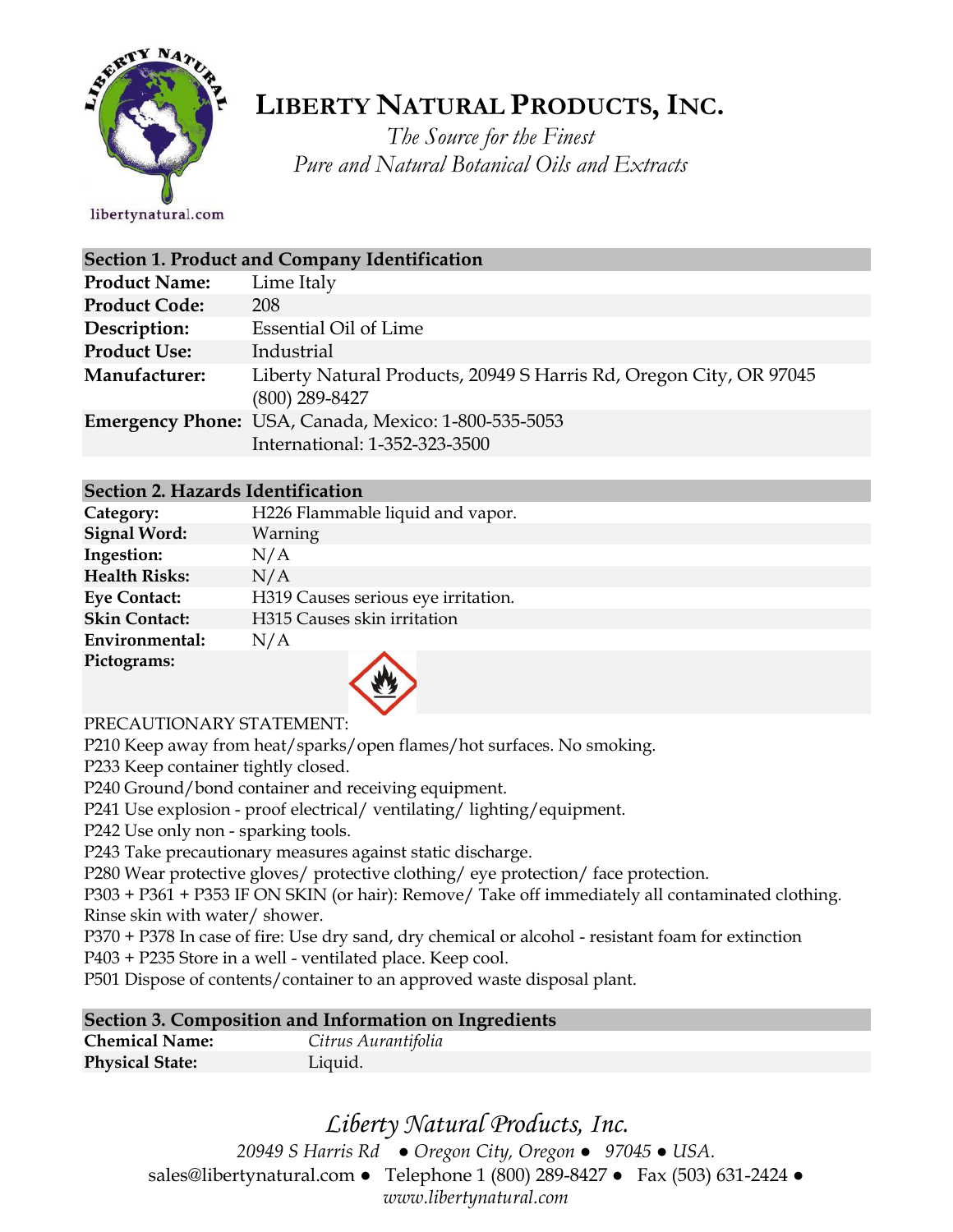| $CAS$ #:                   | 8008-26-2 |
|----------------------------|-----------|
| Impurities:                | None.     |
| <b>Trade Secret Claim:</b> | None.     |

| <b>Section 4. First Aid Measures</b> |                                                                                                                                            |  |
|--------------------------------------|--------------------------------------------------------------------------------------------------------------------------------------------|--|
| Eyes:                                | Rinse opened eye for several minutes under running water. If symptoms<br>persist, consult a doctor.                                        |  |
| <b>Skin Contact:</b>                 | If skin irritation continues, consult a doctor. Immediately wash with<br>water and soap and rinse thoroughly.                              |  |
| Inhalation:                          | Supply fresh air and to be sure call for a doctor. In case of<br>unconsciousness place patient stably in side position for transportation. |  |
| Ingestion in excess:                 | Drink copious amounts of water and provide fresh air. Call a doctor.                                                                       |  |
| <b>Emergency Care:</b>               | Contact local emergency provider. For non-emergency, contact<br>primary care provider.                                                     |  |
| PPE:                                 | Gloves, lab coat or uniform, safety glasses, eyewash, safety shower.                                                                       |  |

| <b>Section 5. Fire-Fighting Measures</b>   |                                                                                                                                                                                                                             |                                                       |
|--------------------------------------------|-----------------------------------------------------------------------------------------------------------------------------------------------------------------------------------------------------------------------------|-------------------------------------------------------|
| Flammability:                              | Flammable.                                                                                                                                                                                                                  |                                                       |
| <b>Extinguishing Media:</b>                | <b>SUITABLE:</b><br><b>NON SUITABLE:</b>                                                                                                                                                                                    | CO2, sand, extinguishing powder<br>Water.             |
| <b>Special Fire-Fighting Procedure:</b>    | None                                                                                                                                                                                                                        |                                                       |
| <b>Unusual Fire and Explosion Hazards:</b> | Essential and vegetable oils have the potential to self-<br>heat and contribute to spontaneous combustion when<br>present on fabrics. Caution should be exercised in the<br>storage and launder of fabrics exposed to oils. |                                                       |
| PPE and Precautions for Firefighters:      |                                                                                                                                                                                                                             | Firemen must wear self-contained breathing apparatus. |
|                                            |                                                                                                                                                                                                                             |                                                       |

#### **Section 6. Accidental Release Measures**

| <b>Personal Precautions:</b> | Protective equipment and emergency procedures. Wear protective<br>equipment. Keep unprotected persons away. Keep away from ignition<br>sources. |
|------------------------------|-------------------------------------------------------------------------------------------------------------------------------------------------|
|                              | <b>Environmental Precautions:</b> Do not dispose in sewer or in any natural environment.                                                        |
| Containment:                 | Absorb with clay, sand, or other non-combustible material. Prevent entry<br>into waterways, sewers, and confined areas.                         |
| Clean Up:                    | Disposal must be made according to official regulations.                                                                                        |

#### **Section 7. Handling and Storage**

| <b>Handling Precautions:</b> | Store in cool, dry place in tightly closed receptacles. Keep away from heat |
|------------------------------|-----------------------------------------------------------------------------|
|                              | and direct sunlight. Ensure good ventilation/exhaustion at the              |
|                              | workplace. Handle with care.                                                |
| <b>Storage Precautions:</b>  | Store in sealed container, Keep away from sources of ignition - No          |
|                              | smoking. Take measures to prevent the buildup of electrostatic charge.      |
| Other:                       | See Section 8                                                               |
|                              |                                                                             |

#### **Section 8. Exposure Controls/Personal Protection**

**Engineering Controls:** Handle in accordance with good industrial hygiene and safety practice. Wash hands before breaks and at the end of workday

# *Liberty Natural Products, Inc.*

*20949 S Harris Rd ● Oregon City, Oregon ● 97045 ● USA.*  sales@libertynatural.com *●* Telephone 1 (800) 289-8427 ● Fax (503) 631-2424 *● www.libertynatural.com*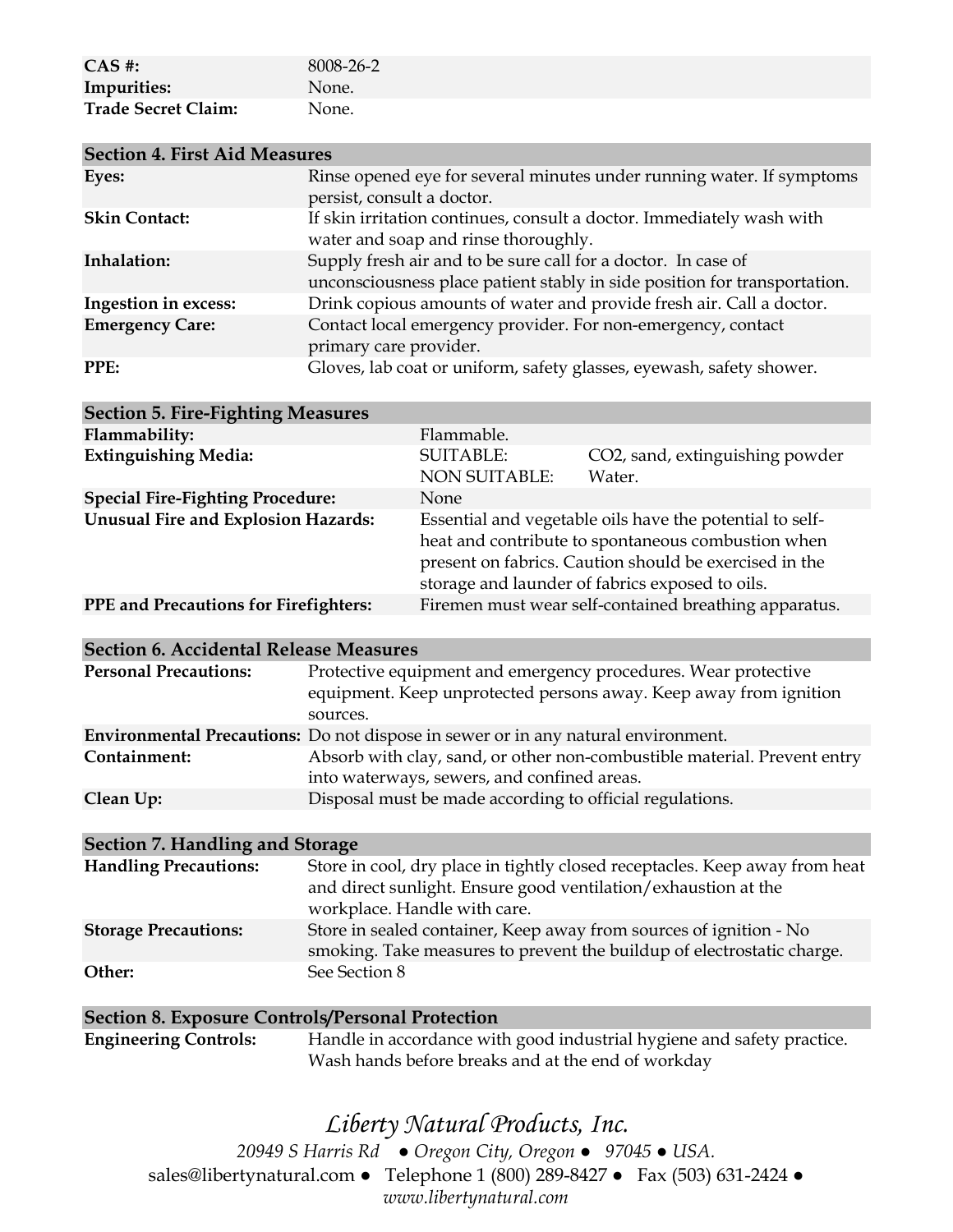| <b>Respiratory Protection:</b>                  | Assure a good ventilation of work place.                                                    |     |
|-------------------------------------------------|---------------------------------------------------------------------------------------------|-----|
| <b>Hand Protection:</b>                         | The glove material has to be impermeable.                                                   |     |
| <b>Eye Protection:</b>                          | Goggles giving complete protection to eyes. Eyewash bottle with clean<br>water.             |     |
| <b>Skin and Body Protection:</b>                | Clothes for chemical protection to avoid contact.                                           |     |
| Ingestion:                                      | Do not eat, drink and smoke while using.                                                    |     |
| <b>Industrial Hygiene:</b>                      | Provide ventilation of the work place to reduce concentrations of the<br>vapor and product. |     |
| <b>OSHA Permissible Exposure Limits (PELs):</b> |                                                                                             | N/A |
| <b>ACGIH Threshold Limit Values:</b>            |                                                                                             | N/A |

# **Section 9. Physical and Chemical Properties**

| Appearance:                                  | Clear yellowish to yellow liquid               |  |
|----------------------------------------------|------------------------------------------------|--|
| Upper/Lower Flammability: N/A                |                                                |  |
| Odor:                                        | Fresh, terpenic, citrus, characteristic        |  |
| <b>Vapor Pressure:</b>                       | N/A                                            |  |
| <b>Odor Threshold:</b>                       | N/A                                            |  |
| <b>Vapor Density:</b>                        | N/A                                            |  |
| $pH$ :                                       | N/A                                            |  |
| <b>Relative Density:</b>                     | N/A                                            |  |
| <b>Melting Point:</b>                        | N/A                                            |  |
| <b>Freezing Point:</b>                       | N/A                                            |  |
| Solubility:                                  | Soluble in most fixed oils and in mineral oil. |  |
| Initial Boiling Point and Boiling Range: N/A |                                                |  |
| <b>Flash Point:</b>                          | 120.2°F / 49°C                                 |  |
| <b>Evaporation Rate:</b>                     | N/A                                            |  |
| <b>Flammability Category:</b>                | N/A                                            |  |
| <b>Partition Coefficient:</b>                | N/A                                            |  |
| Auto-ignition Temperature: N/A               |                                                |  |
| Decomposition Temperature: N/A               |                                                |  |
| Viscosity:                                   | N/A                                            |  |
| <b>Specific Gravity:</b>                     | $0.851 - 0.864$ at 20°C                        |  |
|                                              |                                                |  |

# **Section 10. Stability and Reactivity**

| Stability:            | Stable under normal circumstances. Avoid heat and ignition sources.    |
|-----------------------|------------------------------------------------------------------------|
| Avoid:                | Heat, flames, sparks.                                                  |
| Incompatibility:      | Water, Alcohols, Strong bases, Amines, Acids, Strong oxidizing agents. |
| Hazardous Byproducts: | Carbon monoxide and carbon dioxide.                                    |
| Other:                | None.                                                                  |
|                       |                                                                        |

| <b>Section 11. Toxicological Information</b> |                                                                                  |
|----------------------------------------------|----------------------------------------------------------------------------------|
| <b>Toxicological and Health Effects:</b>     | Can be noxious, can induce irritations and serious eye<br>damage/eye irritation. |
| <b>Likely Routes of Exposure:</b>            | Eyes, nose, mouth, skin.                                                         |
| <b>Signs and Symptoms of Exposure:</b>       | See Section 2. Hazards Identification.                                           |
| LD50 (median lethal dose):                   | (oral, rat) $> 5,000$ mg/kg                                                      |

*Liberty Natural Products, Inc. 20949 S Harris Rd ● Oregon City, Oregon ● 97045 ● USA.*  sales@libertynatural.com *●* Telephone 1 (800) 289-8427 ● Fax (503) 631-2424 *● www.libertynatural.com*